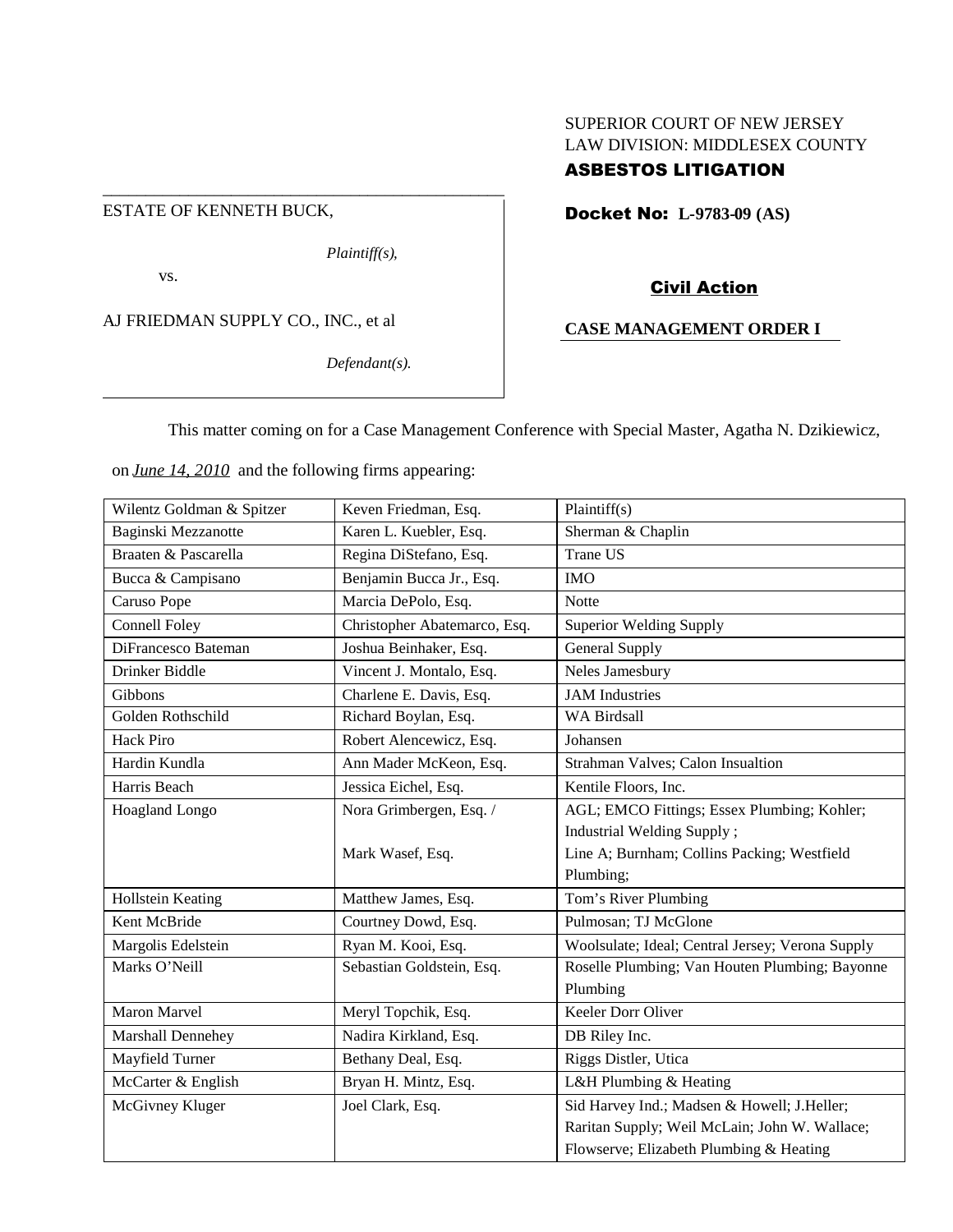| O'Toole Fernandez     | Leslie Lombardy, Esq.          | Peerless Industries                             |
|-----------------------|--------------------------------|-------------------------------------------------|
| Potter & Della Pietra | Michele Deluca, Esq.           | <b>National Plumbing Supply</b>                 |
| Reilly Janiczek       | Chrystale Hewitt, Esq.         | Magnatrol                                       |
| Sedgwick Detert       | Marina Happas, Esq.            | <b>Foster Wheeler</b>                           |
| Segal McCambridge     | Douglas J. Gush, Esq.          | BW/IP; Greene Tweed                             |
| Tierney Law Office    | Mark Turner, Esq.              | Elizabeth Industrial Supply; AJ Friedman Supply |
| Weiner Lesniak        | Victoria Williams Donath, Esq. | Robert A. Keasbey                               |

IT IS on this **18th** day of **June, 2010** *effective from the conference date;*

ORDERED as follows:

Counsel receiving this Order through computerized electronic medium (E-Mail) shall be deemed by the court to have received a copy of the filed original court document. Any document served pursuant to this Order shall be deemed to be served by mail pursuant to *R*.1:5-2.

Defense counsel shall notify plaintiffs' counsel within thirty (30) days of the date of this Order if their client was incorrectly named in the Complaint. Counsel may be barred from raising this defense at a later time for failure to comply.

## **DISCOVERY**

| September 17, 2010 | Plaintiff shall serve answers to standard interrogatories, provide the information<br>required by paragraph VI.B.1.a. of the General Order, and shall advise<br>defendants whether the plaintiff is available for deposition and, if not, the reasons<br>therefore by this date. |
|--------------------|----------------------------------------------------------------------------------------------------------------------------------------------------------------------------------------------------------------------------------------------------------------------------------|
| September 17, 2010 | Plaintiff shall serve answers to wrongful death interrogatories by this date.                                                                                                                                                                                                    |
| September 29, 2010 | Defendants shall serve answers to standard interrogatories by this date.                                                                                                                                                                                                         |
| September 17, 2010 | Plaintiff shall propound supplemental interrogatories and document requests by<br>this date.                                                                                                                                                                                     |
| October 15, 2010   | Defendants shall serve answers to supplemental interrogatories and document<br>requests by this date.                                                                                                                                                                            |
| September 24, 2010 | Defendants shall propound supplemental interrogatories and document requests<br>by this date.                                                                                                                                                                                    |
| October 22, 2010   | Plaintiff shall serve answers to supplemental interrogatories and document<br>requests by this date.                                                                                                                                                                             |
| December 30, 2010  | Fact discovery, including depositions, shall be completed by this date. Plaintiff's<br>counsel shall contact the Special Master within one week of this deadline if all<br>fact discovery is not completed.                                                                      |
| December 30, 2010  | Depositions of corporate representatives shall be completed by this date.                                                                                                                                                                                                        |

 $\_$  , and the state of the state of the state of the state of the state of the state of the state of the state of the state of the state of the state of the state of the state of the state of the state of the state of the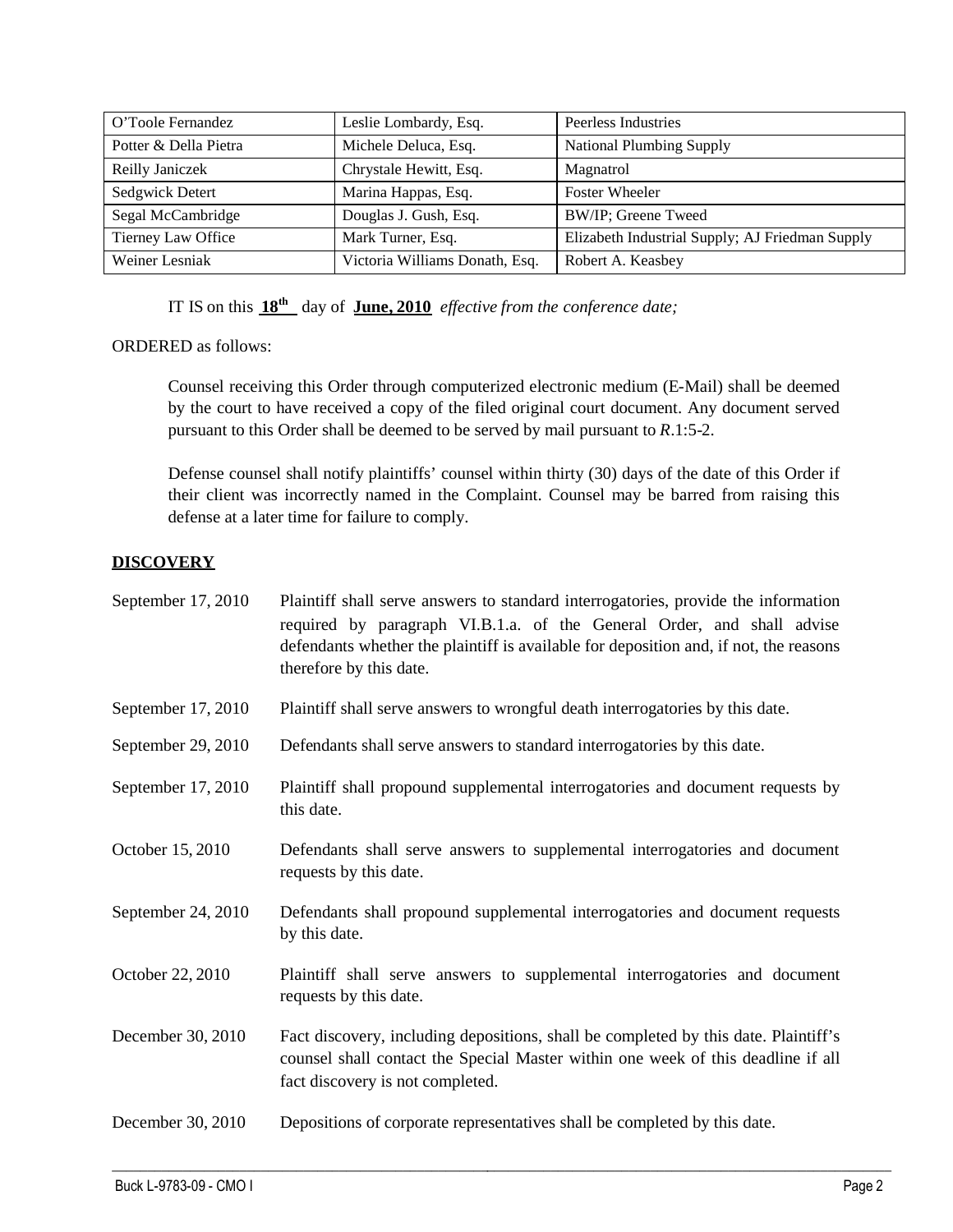### **EARLY SETTLEMENT**

January 14, 2011 Settlement demands shall be served on all counsel and the Special Master by this date.

#### **SUMMARY JUDGMENT MOTION PRACTICE**

- January 21, 2011 Summary judgment motions limited to product identification issues shall be filed no later than this date.
- February 18, 2011 Last return date for product identification summary judgment motions.

#### **POST SUMMARY JUDGMENT SETTLEMENT CONFERENCE**

March 23, 2011 @ 9:30am Settlement conference. All defense counsel shall appear with authority to negotiate settlement and have a representative authorized to negotiate settlement available by phone. Any request to be excused from the settlement conference shall be made to the Special Master no later than 4:00pm of the day prior to the conference. *Case Management Conference to follow, if necessary***.**

### **MEDICAL DEFENSE**

- September 17, 2010 Plaintiff shall serve executed medical authorizations (along with answers to interrogatories) by this date.
- September 17, 2010 Plaintiff shall serve a diagnostic medical report and any medical records in plaintiff's possession by this date.
- October 8, 2010 Any defendant wishing to present a medical defense shall advise all counsel of its intention by entering a Notice of Appearance of Defense Medical Counsel by this date. Any defendant who does not file such an appearance by this date may be foreclosed from asserting a medical defense.
- March 18, 2011 Plaintiff shall serve additional medical expert reports by this date.
- March 18, 2011 Plaintiff is to arrange for the transfer of pathology specimens and x-rays, if any, by this date.
- April 22, 2011 Defendants shall identify its medical experts and serve medical expert reports, if any, by this date.

## **LIABILITY EXPERT REPORTS**

- March 18, 2011 Plaintiff shall identify its liability experts and serve liability expert reports or a certified expert statement by this date or waive any opportunity to rely on liability expert testimony.
- April 22, 2011 Defendants shall identify its liability experts and serve liability expert reports, if any, by this date or waive any opportunity to rely on liability expert testimony.

 $\_$  , and the state of the state of the state of the state of the state of the state of the state of the state of the state of the state of the state of the state of the state of the state of the state of the state of the